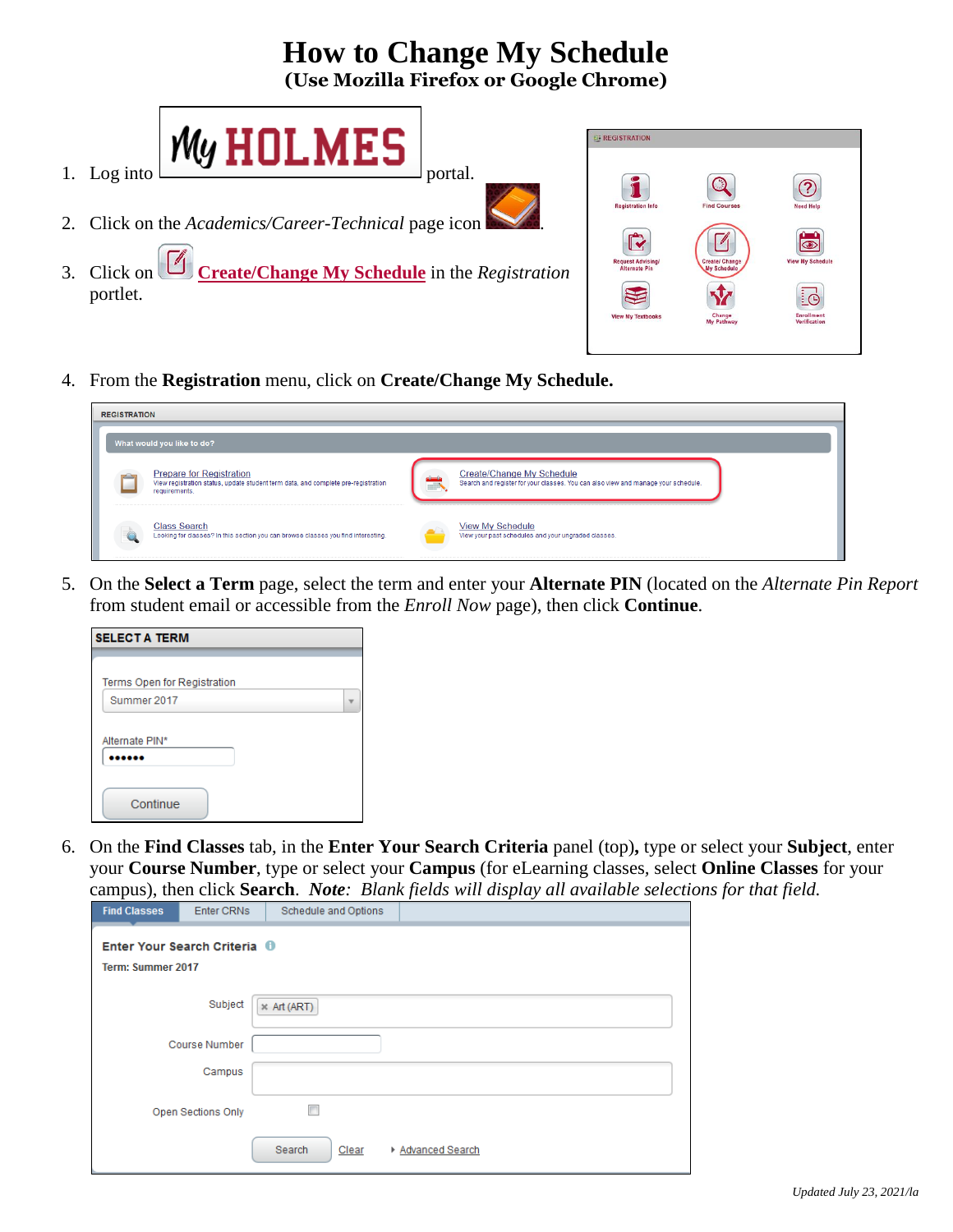7. The **Search Results** will be displayed. To select a course, click **Add** (far right). Watch for Time Conflict! messages. Note: **ONLINE** classes and **TBA** classes that have no meet times may show the Time Conflict! message, but will allow you to register for the course.

| $\frac{1}{2}$ common increase $\frac{1}{2}$ . The wind $\frac{1}{2}$<br>$5 - 10 - 10 = 10$                                 |              |                             |            |       |       |                |            |                                                                    |                        |                                           |            |  |  |  |
|----------------------------------------------------------------------------------------------------------------------------|--------------|-----------------------------|------------|-------|-------|----------------|------------|--------------------------------------------------------------------|------------------------|-------------------------------------------|------------|--|--|--|
| <b>REGISTER FOR CLASSES</b>                                                                                                |              |                             |            |       |       |                |            |                                                                    |                        |                                           |            |  |  |  |
| <b>Enter CRNs</b><br><b>Find Classes</b>                                                                                   |              | <b>Schedule and Options</b> |            |       |       |                |            |                                                                    |                        |                                           |            |  |  |  |
| <b>Search Results - 7 Classes</b><br><b>Search Again</b><br>Term: Summer 2017<br>Subject: Art (ART)<br>Course Number: 1113 |              |                             |            |       |       |                |            |                                                                    |                        |                                           |            |  |  |  |
| 券.<br>Subject & Course Nufr Section & Campus<br>CRN<br>☆ Hours<br>☆ Meeting Times<br>Title<br>Status<br>Term<br>Instructor |              |                             |            |       |       |                |            |                                                                    |                        |                                           |            |  |  |  |
| <b>Art Appreciation</b><br><b>Lecture Only</b>                                                                             | <b>ART</b>   | 1113                        | <b>HAS</b> | Good  | 60354 | 3              | Sum        | s 10:20 AM - 12:30 PM Building:<br>M T W T F                       | Cheatham, John (Pri    | 29 of 35 seats r                          | Add        |  |  |  |
| Art Appreciation<br>Online-Provided                                                                                        | <b>ART</b>   | 1113                        | 001        | Onlin | 60003 | 3              | <b>Sum</b> | SMTWTFS-Building: Online/Canvas Ro                                 | Shramek, Sheri (Prim   | 5 of 15 seats re                          | Add        |  |  |  |
| Art Appreciation<br>Online-Provided                                                                                        | <b>ART</b>   | 1113                        | 002        | Onlin | 60004 | $\overline{3}$ | Sum        | SMTWTFS-Building: Online/Canvas Ro                                 | Williams, Heather (Pri | 9 of 15 seats re                          | Add        |  |  |  |
| Art Appreciation-DE<br>Online-Provided                                                                                     | <b>ART</b>   | 1113                        | 007        | Onlin | 60202 | 3              | <b>Sum</b> | SMTWTFS-Building: Online/Canvas Ro Williams. Heather (Pri          |                        | 5 of 5 seats re                           | Add        |  |  |  |
| 2nd 4wk Art Appreciation<br>Online-Provided                                                                                | <b>ART</b>   | 1113                        | <b>OOC</b> | Onlin | 60204 | 3              | Sum        | SMTWTFS-Building: Online/Canvas Ro                                 | McPeak, Tiffany (Prim  | 13 of 15 seats r                          | Add        |  |  |  |
| 1st 4wk Art Appreciation<br>Online-Provided                                                                                | <b>ART</b>   | 1113                        | OOL        | Onlin | 60203 | 3              | Sum        | SMTWTFS-Building: Online/Canvas Ro McPeak, Tiffany (Prim           |                        | 8 of 15 seats re                          | Add        |  |  |  |
| <b>Art Appreciation</b><br><b>Lecture Only</b>                                                                             | <b>ART</b>   | 1113                        | <b>RAR</b> | Ridg  | 60084 | 3              | <b>Sum</b> | M T W T F S 10:20 AM - 12:30 PM Building: Corbello, Jean (Primary) |                        | 37 of 40 seats r<br><b>Time Conflict!</b> | Add        |  |  |  |
| 44<br>Page 1 of 1                                                                                                          | $\mathbb{R}$ | 10 - Per Page               |            |       |       |                |            |                                                                    |                        |                                           | Records: 7 |  |  |  |

*Note for Waitlisted Courses*: Not all courses will have a **Waitlist**. However, for courses that are Full but do have a **Waitlist**, you will see it noted under the **Status**. To be added to **Waitlist**, click on the dropdown under **Action** in the **Summary** and select **Waitlist.** Click **Submit** to be added to the **Waitlist**.

|                                                                                                                                                                    |                             | Student Registration Select a Term Register for Classes |                                   |          |                                                                  |                                                         |                                                                      |                                                              |                          |                | BOA 1413 CRN 60407: Closed - 0 Waitlisted |
|--------------------------------------------------------------------------------------------------------------------------------------------------------------------|-----------------------------|---------------------------------------------------------|-----------------------------------|----------|------------------------------------------------------------------|---------------------------------------------------------|----------------------------------------------------------------------|--------------------------------------------------------------|--------------------------|----------------|-------------------------------------------|
| <b>Register for Classes</b>                                                                                                                                        |                             |                                                         |                                   |          |                                                                  |                                                         |                                                                      |                                                              |                          |                |                                           |
| <b>Enter CRNs</b><br><b>Find Classes</b>                                                                                                                           | <b>Schedule and Options</b> |                                                         |                                   |          |                                                                  |                                                         |                                                                      |                                                              |                          |                |                                           |
| Search Results - 1 Classes<br>Term: Summer 2020 Subject: Business & Office Admin. (BOA) Course Number: 1413                                                        |                             |                                                         |                                   |          |                                                                  |                                                         |                                                                      |                                                              |                          |                | <b>Search Again</b>                       |
| Title                                                                                                                                                              |                             |                                                         |                                   |          | © Subject Course Section Campus CRN © Hours Term © Meeting Times |                                                         | Instructor                                                           | <b>Status</b>                                                |                          | Attribute      | 焱.                                        |
| Keyboarding (Test Cour<br><b>BOA</b><br><b>Lecture Only</b>                                                                                                        | 1413<br><b>KAS</b>          | Attala                                                  | 60407<br>$\overline{\phantom{a}}$ | Su       |                                                                  | S M T W T E S 08:00 AM - 10:10 AM Tyl Jones, Jenny (Pri |                                                                      | FULL: 0 of 1 seats remain<br>7 2 of 2 waitlist seats remain. |                          | Academic Cours | Add                                       |
| $\mathbb{N}$ $\leftarrow$ Page 1 of 1 $\mathbb{N}$                                                                                                                 | 10 v Per Page               |                                                         |                                   |          |                                                                  |                                                         |                                                                      |                                                              |                          |                | Records: 1                                |
|                                                                                                                                                                    |                             |                                                         |                                   |          |                                                                  | $\sim$<br>$\bullet$ $\bullet$                           |                                                                      |                                                              |                          |                |                                           |
| : Schedule Details                                                                                                                                                 |                             |                                                         |                                   |          |                                                                  | <b>同 Summary</b>                                        |                                                                      |                                                              |                          |                | <b>Tuition and Fees</b>                   |
|                                                                                                                                                                    |                             |                                                         |                                   |          |                                                                  | Title                                                   | <b>Details</b>                                                       | Hour CRN                                                     | <b>Status</b>            | Schedule       | Action                                    |
| Sunday<br>Monday                                                                                                                                                   | Tuesday                     | Wednesday                                               |                                   | Thursday | Friday                                                           | Saturday<br>Keyboarding (Test Co.                       | BOA 1413.                                                            | 60407<br>3                                                   | <b>Errors Preventing</b> | Lecture.       | Remove                                    |
|                                                                                                                                                                    |                             |                                                         |                                   |          |                                                                  |                                                         |                                                                      |                                                              |                          |                | Remove                                    |
|                                                                                                                                                                    |                             |                                                         |                                   |          |                                                                  |                                                         |                                                                      |                                                              |                          |                | **Web Registered**                        |
| Keyboarding (Test<br>Course)                                                                                                                                       | Keyboarding (Test           | Keyboarding (Test                                       | Keyboarding (Test<br>Course       | Course)  | Keyboarding (Test                                                |                                                         |                                                                      |                                                              |                          |                | <b>Waitlist</b>                           |
|                                                                                                                                                                    |                             |                                                         |                                   |          |                                                                  |                                                         |                                                                      |                                                              |                          |                |                                           |
| schedule<br><b>Class Schedule for Summer 2020</b><br>6am<br>7am<br>8am<br>Open and close bottom panels to display extra registration information.<br>Panels $\sim$ |                             |                                                         |                                   |          |                                                                  | $\mathbf{v}$                                            | Total Hours   Registered: 0   Billing: 0   CEU: 0   Min: 0   Max: 18 |                                                              |                          |                | <b>Submit</b>                             |

| Schedule                    |                                       | Schedule Details |                              |                              |                              |                              |                 | $\overline{\phantom{a}}$ | $\mathbf{v}$<br>图 Summary                                            |                |          |               |                 | <b>Tuition and Fees</b> |    |
|-----------------------------|---------------------------------------|------------------|------------------------------|------------------------------|------------------------------|------------------------------|-----------------|--------------------------|----------------------------------------------------------------------|----------------|----------|---------------|-----------------|-------------------------|----|
|                             | <b>Class Schedule for Summer 2020</b> |                  |                              |                              |                              |                              |                 |                          | Title                                                                | <b>Details</b> | Hour CRN | <b>Status</b> | Schedule Action |                         | 杂. |
|                             | <b>Sunday</b>                         | <b>Monday</b>    | <b>Tuesday</b>               | Wednesday                    | <b>Thursday</b>              | Friday                       | <b>Saturday</b> |                          |                                                                      |                |          |               |                 |                         |    |
| 6am                         |                                       |                  |                              |                              |                              |                              |                 |                          | Keyboarding (Test Co.                                                | BOA 1413,  0   | 60407    | Waitlisted    | Lecture         | None                    | ×  |
| 7am                         |                                       |                  |                              |                              |                              |                              |                 |                          |                                                                      |                |          |               |                 | None                    |    |
| 8am                         |                                       | Keyboarding      | Keyboarding<br>(Test Course) | Keyboarding<br>(Test Course) | Keyboarding<br>(Test Course) | Keyboarding<br>(Test Course) |                 |                          |                                                                      |                |          |               |                 | Drop on Web             |    |
| <b>9am</b>                  |                                       |                  |                              |                              |                              |                              |                 | $\overline{\phantom{a}}$ | Total Hours   Registered: 0   Billing: 0   CEU: 0   Min: 0   Max: 18 |                |          |               |                 |                         |    |
| Panels $\blacktriangledown$ |                                       |                  |                              |                              |                              |                              |                 |                          |                                                                      |                |          |               |                 | Submit                  |    |

When a seat becomes available, you will be notified by email. You will have a limited amount of time to change the status of the course from **Waitlisted** to **Web Registered** under **Action** in the **Summary**. Otherwise, you will be removed from **Waitlist**, and will have to Waitlist again for the course when a seat is available.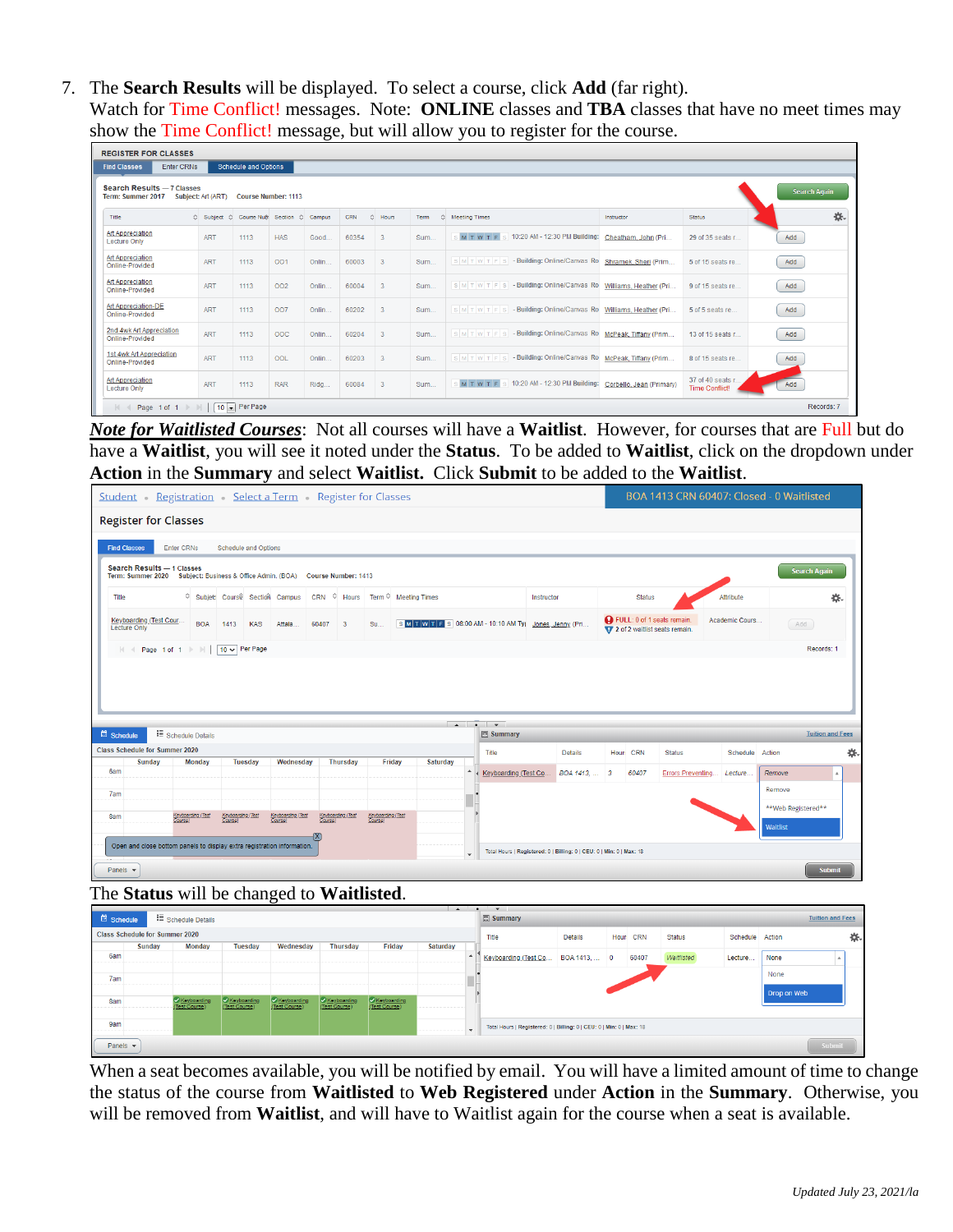8. The course added will be displayed as *Pending* under **Status** in the **Summary** panel (bottom right). To change your status from *Pending* to *Registered,* the drop down under **Action** should say *"Web Registered"*. You must click **Submit** to register for the course.

| Schedule                    |        | i≣ Schedule Details                   |                  |                  |                  |                  |                 |         | Summary                                                              |                |       |       |                   |         | <b>Tuition and Fees</b> |    |
|-----------------------------|--------|---------------------------------------|------------------|------------------|------------------|------------------|-----------------|---------|----------------------------------------------------------------------|----------------|-------|-------|-------------------|---------|-------------------------|----|
|                             |        | <b>Class Schedule for Summer 2017</b> |                  |                  |                  |                  |                 |         | Title                                                                | <b>Details</b> | Hours | CRN   | Schedule T Status |         | Action                  | 杂. |
| <b>STATISTICS</b>           | Sunday | <b>Monday</b>                         | <b>Tuesday</b>   | Wednesday        | <b>Thursday</b>  | Friday           | <b>Saturday</b> |         |                                                                      |                |       |       |                   |         |                         |    |
|                             |        | Art Appreciation                      | Art Appreciation | Art Appreciation | Art Appreciation | Art Appreciation |                 |         | <b>Art Appreciation</b>                                              | ART 1113, H 3  |       | 60354 | Lecture           | Pending | **Web Registered**      |    |
| 11am                        |        |                                       |                  |                  |                  |                  |                 |         |                                                                      |                |       |       |                   |         |                         |    |
| 12pm                        |        |                                       |                  |                  |                  |                  |                 |         |                                                                      |                |       |       |                   |         |                         |    |
| 1pm                         |        |                                       |                  |                  |                  |                  |                 |         |                                                                      |                |       |       |                   |         |                         |    |
| 2pm                         |        |                                       |                  |                  |                  |                  |                 | $\cdot$ | Total Hours   Registered: 0   Billing: 0   CEU: 0   Min: 0   Max: 18 |                |       |       |                   |         |                         |    |
| Panels $\blacktriangledown$ |        |                                       |                  |                  |                  |                  |                 |         |                                                                      |                |       |       |                   |         | <b>Submit</b>           |    |

The **Status** of the course will be changed to **Registered** and will be displayed in color in the **Class Schedule** (bottom left). Watch for Errors Preventing Registration messages.

| <b>Schedule</b>    |                                       | : Schedule Details                 |                                              |                                                                         |                                                               |                                            |          |                          | Summary                                                              |                 |                         |            |                    |                  |        | and Fees |                          |
|--------------------|---------------------------------------|------------------------------------|----------------------------------------------|-------------------------------------------------------------------------|---------------------------------------------------------------|--------------------------------------------|----------|--------------------------|----------------------------------------------------------------------|-----------------|-------------------------|------------|--------------------|------------------|--------|----------|--------------------------|
|                    | <b>Class Schedule for Summer 2017</b> |                                    |                                              |                                                                         |                                                               |                                            |          |                          | Title                                                                | <b>Details</b>  | Hours                   | <b>CRN</b> | Schedule T: Status |                  | Action |          | 券.                       |
|                    | Sunday                                | Monday                             | <b>Tuesday</b>                               | Wednesday                                                               | <b>Thursday</b>                                               | Friday                                     | Saturday |                          |                                                                      |                 |                         |            |                    |                  |        |          |                          |
| 8am                |                                       | College Algebra                    | College Algebra                              | College Algebra                                                         | College Algebra                                               | College Algebra                            |          | A                        | College Algebra                                                      | MAT 1313,       | $\overline{\mathbf{3}}$ | 60334      | Lecture            | Errors Preventin | Remove |          |                          |
|                    |                                       |                                    |                                              |                                                                         |                                                               |                                            |          |                          | <b>Art Appreciation</b>                                              | ART 1113, H., 3 |                         | 60354      | Lecture            | Registered       | None   |          |                          |
| 9am                |                                       |                                    |                                              |                                                                         |                                                               |                                            |          |                          |                                                                      |                 |                         |            |                    |                  |        |          |                          |
| 10am               |                                       |                                    |                                              |                                                                         |                                                               |                                            |          |                          |                                                                      |                 |                         |            |                    |                  |        |          |                          |
|                    |                                       | $\sigma_{\rm Art}$<br>Appreciation | $\mathcal{P}_{\mathsf{Art}}$<br>Appreciation | $\sigma_{\text{Art}}$<br>Appreciation                                   | $\mathcal{P}_{\text{Art}}$<br><b>A</b> <sub>V</sub> recistion | $\mathcal{D}_{\text{Art}}$<br>Appreciation |          |                          |                                                                      |                 |                         |            |                    |                  |        |          |                          |
|                    |                                       |                                    |                                              | Open and close bottom panels to display extra registration information. |                                                               |                                            |          | $\overline{\phantom{a}}$ | Total Hours   Registered: 3   Billing: 3   CEU: 0   Min: 0   Max: 18 |                 |                         |            |                    |                  |        |          |                          |
| Panels $\triangle$ |                                       |                                    |                                              |                                                                         |                                                               |                                            |          |                          |                                                                      |                 |                         |            |                    |                  | Submit |          | $\overline{\phantom{a}}$ |

**Note:** Online classes will not be displayed on the schedule, but will be noted under **Schedule Details** (bottom left).

| □ Schedule<br><b>E</b> Schedule Details                                                                                                                                                                                                                                                                                                                                                        | <b>同 Summary</b>                                                     |                 |       |            |                   |            |               | <b>Tuition and Fees</b>  |
|------------------------------------------------------------------------------------------------------------------------------------------------------------------------------------------------------------------------------------------------------------------------------------------------------------------------------------------------------------------------------------------------|----------------------------------------------------------------------|-----------------|-------|------------|-------------------|------------|---------------|--------------------------|
| <b>Class Schedule for Summer 2017</b>                                                                                                                                                                                                                                                                                                                                                          | Title                                                                | <b>Details</b>  | Hours | <b>CRN</b> | Schedule T Status |            | Action        | ю.                       |
| ▼ Art Appreciation   Art (ART) 1113 Section OO1   Class Begin: 05/30/2017   Class End: 07/21/2017<br>Registered                                                                                                                                                                                                                                                                                | Art Appreciation                                                     | ART 1113, O., 3 |       | 60003      | Online-           | Registered | None          |                          |
| 05/30/2017 - 07/21/2017 SMTWTFS<br>- Location: Online Classes Building: Online/Canvas Room: None<br>Instructor: Shramek, Sheri (Primary)<br>CRN: 60003<br>Message: **Web Registered**   Hours: 3   Level: Undergraduate   Campus: Online Classes   Schedule Type: Online-Provided  <br>Instructional Method: NT   Grade Mode: Letter Grade   Waitlist Position: 0   Notification Expires: None |                                                                      |                 |       |            |                   |            |               |                          |
|                                                                                                                                                                                                                                                                                                                                                                                                | Total Hours   Registered: 3   Billing: 3   CEU: 0   Min: 0   Max: 18 |                 |       |            |                   |            |               |                          |
| Panels $\blacktriangledown$                                                                                                                                                                                                                                                                                                                                                                    |                                                                      |                 |       |            |                   |            | <b>Submit</b> | $\overline{\phantom{a}}$ |

To **add** another class, click **Search Again** in the top panel and repeat process.

| <b>REGISTER FOR CLASSES</b> |                                                                                              |                     |
|-----------------------------|----------------------------------------------------------------------------------------------|---------------------|
| <b>Find Classes</b>         | Enter CRNs<br>Schedule and Options                                                           |                     |
|                             | Search Results - 7 Classes<br>Term: Summer 2017    Subject: Art (ART)    Course Number: 1113 | <b>Search Again</b> |

To **drop** a class, select **Drop on Web** from the **Action** box in the bottom right panel, then click **Submit**.

| Schedule      |                                       | : Schedule Details |                    |                    |                    |                    |                 | <b>El Summary</b> |                                                                      |                |           |                   |            | <b>Tuition and Fees</b> |                  |
|---------------|---------------------------------------|--------------------|--------------------|--------------------|--------------------|--------------------|-----------------|-------------------|----------------------------------------------------------------------|----------------|-----------|-------------------|------------|-------------------------|------------------|
|               | <b>Class Schedule for Summer 2017</b> |                    |                    |                    |                    |                    |                 |                   | Title                                                                | <b>Details</b> | Hours CRN | Schedule T Status |            | Action                  | 券.               |
|               | <b>Sunday</b>                         | <b>Monday</b>      | <b>Tuesday</b>     | Wednesday          | <b>Thursday</b>    | Friday             | <b>Saturday</b> |                   |                                                                      |                |           |                   |            |                         |                  |
| 10am          |                                       | $\bullet$ Art      | $\sigma_{\rm Art}$ | $\sigma_{\rm Art}$ | $\sigma_{\rm Art}$ | $ O_{\text{Art}} $ |                 |                   | $\sim$ Art Appreciation                                              | ART 1113, H 3  | 60354     | Lecture.          | Registered | Drop on Web             |                  |
|               |                                       | Appreciation       | Appreciation       | Appreciation       | Appreciation       | Appreciation       |                 |                   |                                                                      |                |           |                   |            |                         |                  |
| 11am          |                                       |                    |                    |                    |                    |                    |                 |                   |                                                                      |                |           |                   |            |                         |                  |
| 12pm          |                                       |                    |                    |                    |                    |                    |                 | $\equiv$          |                                                                      |                |           |                   |            |                         |                  |
|               |                                       |                    |                    |                    |                    |                    |                 |                   |                                                                      |                |           |                   |            |                         |                  |
| 1pm           |                                       |                    |                    |                    |                    |                    |                 |                   |                                                                      |                |           |                   |            |                         |                  |
|               |                                       |                    |                    |                    |                    |                    |                 | $\cdot$           | Total Hours   Registered: 3   Billing: 3   CEU: 0   Min: 0   Max: 18 |                |           |                   |            |                         |                  |
|               |                                       |                    |                    |                    |                    |                    |                 |                   |                                                                      |                |           |                   |            |                         | $\blacktriangle$ |
| Panels $\sim$ |                                       |                    |                    |                    |                    |                    |                 |                   |                                                                      |                |           |                   |            |                         | Submit<br>$\sim$ |